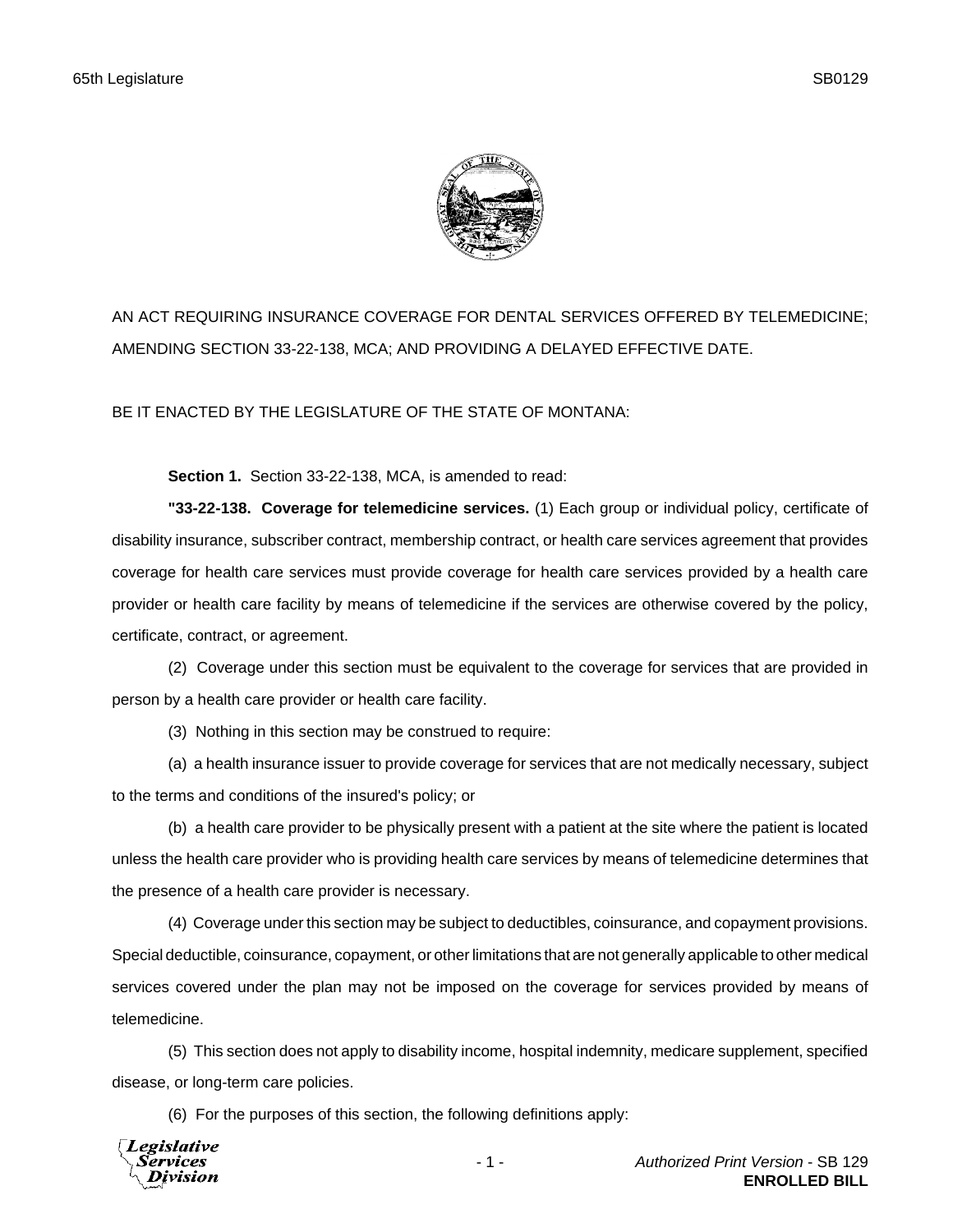(a) "Health care facility" means a critical access hospital, hospice, hospital, long-term care facility, mental health center, outpatient center for primary care, or outpatient center for surgical services licensed pursuant to Title 50, chapter 5.

(b) "Health care provider" means an individual:

(i) licensed pursuant to Title 37, chapter 3, 4, 6, 7, 10, 11, 15, 17, 20, 22, 23, 24, 25, or 35;

(ii) licensed pursuant to Title 37, chapter 8, to practice as a registered professional nurse or as an advanced practice registered nurse;

(iii) certified by the American board of genetic counseling as a genetic counselor; or

(iv) certified by the national certification board for diabetes educators as a diabetes educator.

(c) "Store-and-forward technology" means electronic information, imaging, and communication that is transferred, recorded, or otherwise stored in order to be reviewed at a later date by a health care provider or health care facility at a distant site without the patient present in real time. The term includes interactive audio, video, and data communication.

(d) (i) "Telemedicine" means the use of interactive audio, video, or other telecommunications technology that is:

(A) used by a health care provider or health care facility to deliver health care services at a site other than the site where the patient is located; and

(B) delivered over a secure connection that complies with the requirements of the Health Insurance Portability and Accountability Act of 1996, 42 U.S.C. 1320d, et seq.

(ii) The term includes the use of electronic media for consultation relating to the health care diagnosis or treatment of a patient in real time or through the use of store-and-forward technology.

(iii) The term does not include the use of audio-only telephone, e-mail, or facsimile transmissions."

**Section 2. Effective date.** [This act] is effective January 1, 2018.

- END -

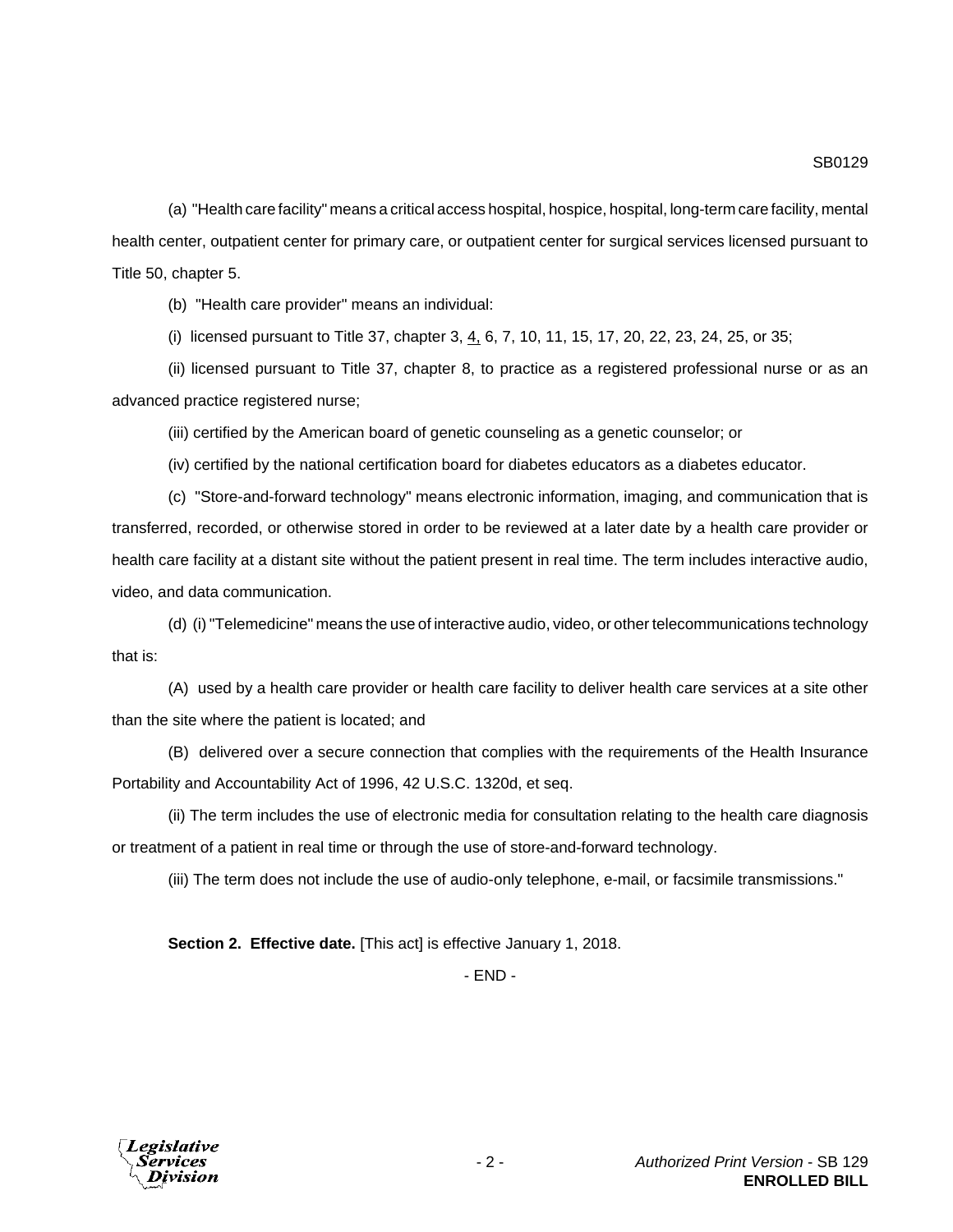I hereby certify that the within bill, SB 0129, originated in the Senate.

## President of the Senate

| Signed this | day     |
|-------------|---------|
| οf          | , 2017. |

Secretary of the Senate

Speaker of the House

| Signed this | dav     |
|-------------|---------|
| оf          | , 2017. |